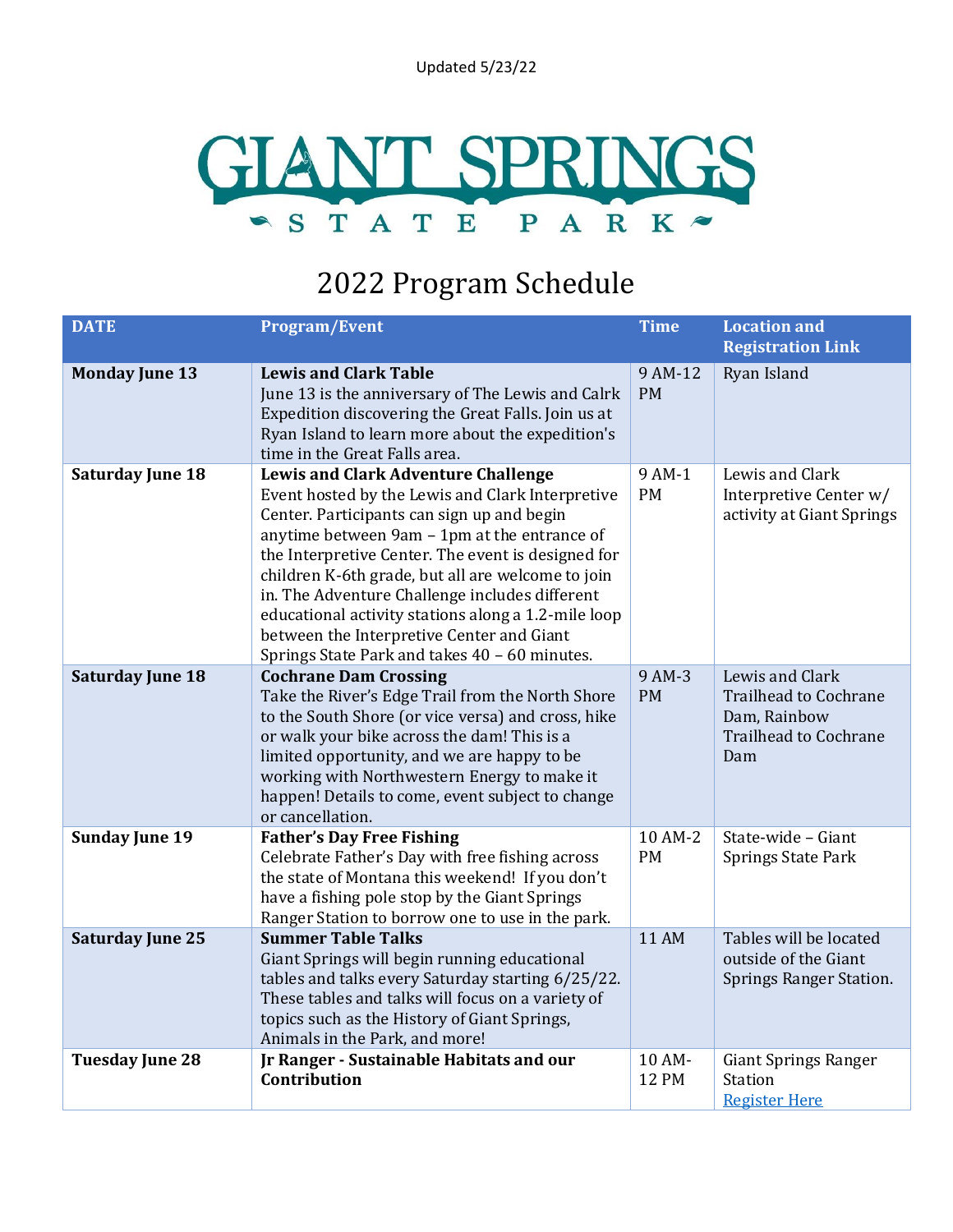|                          | Land Habitat: Learn about terrestrial habitats of<br>the park, and the importance of pollinators. Help<br>park staff plant a pollinator patch in one of their<br>gardens.                                                                                             |                     |                                                                                  |
|--------------------------|-----------------------------------------------------------------------------------------------------------------------------------------------------------------------------------------------------------------------------------------------------------------------|---------------------|----------------------------------------------------------------------------------|
| <b>Saturday July 2</b>   | <b>Summer Table Talks</b><br>Giant Springs will begin running educational<br>tables and talks every Saturday starting 6/25/22.<br>These tables and talks will focus on a variety of<br>topics such as the History of Giant Springs,<br>Animals in the Park, and more! | <b>11 AM</b>        | Tables will be located<br>outside of the Giant<br><b>Springs Ranger Station.</b> |
| <b>Wednesday July 6</b>  | <b>Trivia in the Park</b><br>Bring a blanket or chair, a snack, and a drink for a<br>night out at the park. This event is weather<br>dependent so please follow us on Facebook or<br>Instagram for updates!                                                           | <b>7 PM</b>         | <b>Giant Springs</b>                                                             |
| <b>Thursday July 7</b>   | Owlin' Out<br>Learn more about the fifteen species of owls in<br>Montana at this event in partnership with the<br>Great Falls Public Library.                                                                                                                         | 4 PM                | <b>Giant Springs</b>                                                             |
| <b>Saturday July 9</b>   | <b>Summer Table Talks</b><br>Giant Springs will begin running educational<br>tables and talks every Saturday starting 6/25/22.<br>These tables and talks will focus on a variety of<br>topics such as the History of Giant Springs,<br>Animals in the Park, and more! | <b>11 AM</b>        | Tables will be located<br>outside of the Giant<br>Springs Ranger Station.        |
| <b>Wednesday July 13</b> | <b>Trivia in the Park</b><br>Bring a blanket or chair, a snack, and a drink for a<br>night out at the park. This event is weather<br>dependent so please follow us on Facebook or<br>Instagram for updates!                                                           | <b>7 PM</b>         | <b>Giant Springs</b>                                                             |
| <b>Saturday July 16</b>  | <b>Summer Table Talks</b><br>Giant Springs will begin running educational<br>tables and talks every Saturday starting 6/25/22.<br>These tables and talks will focus on a variety of<br>topics such as the History of Giant Springs,<br>Animals in the Park, and more! | <b>11 AM</b>        | Tables will be located<br>outside of the Giant<br>Springs Ranger Station.        |
| <b>Wednesday July 20</b> | <b>Trivia in the Park</b><br>Bring a blanket or chair, a snack, and a drink for a<br>night out at the park. This event is weather<br>dependent so please follow us on Facebook or<br>Instagram for updates!                                                           | <b>7 PM</b>         | <b>Giant Springs</b>                                                             |
| <b>Saturday July 23</b>  | <b>Summer Table Talks</b><br>Giant Springs will begin running educational<br>tables and talks every Saturday starting 6/25/22.<br>These tables and talks will focus on a variety of<br>topics such as the History of Giant Springs,<br>Animals in the Park, and more! | <b>11 AM</b>        | Tables will be located<br>outside of the Giant<br>Springs Ranger Station.        |
| <b>Saturday July 23</b>  | <b>Rob Quist Concert at the Springs</b>                                                                                                                                                                                                                               | 3 PM-5<br><b>PM</b> | <b>Giant Springs</b>                                                             |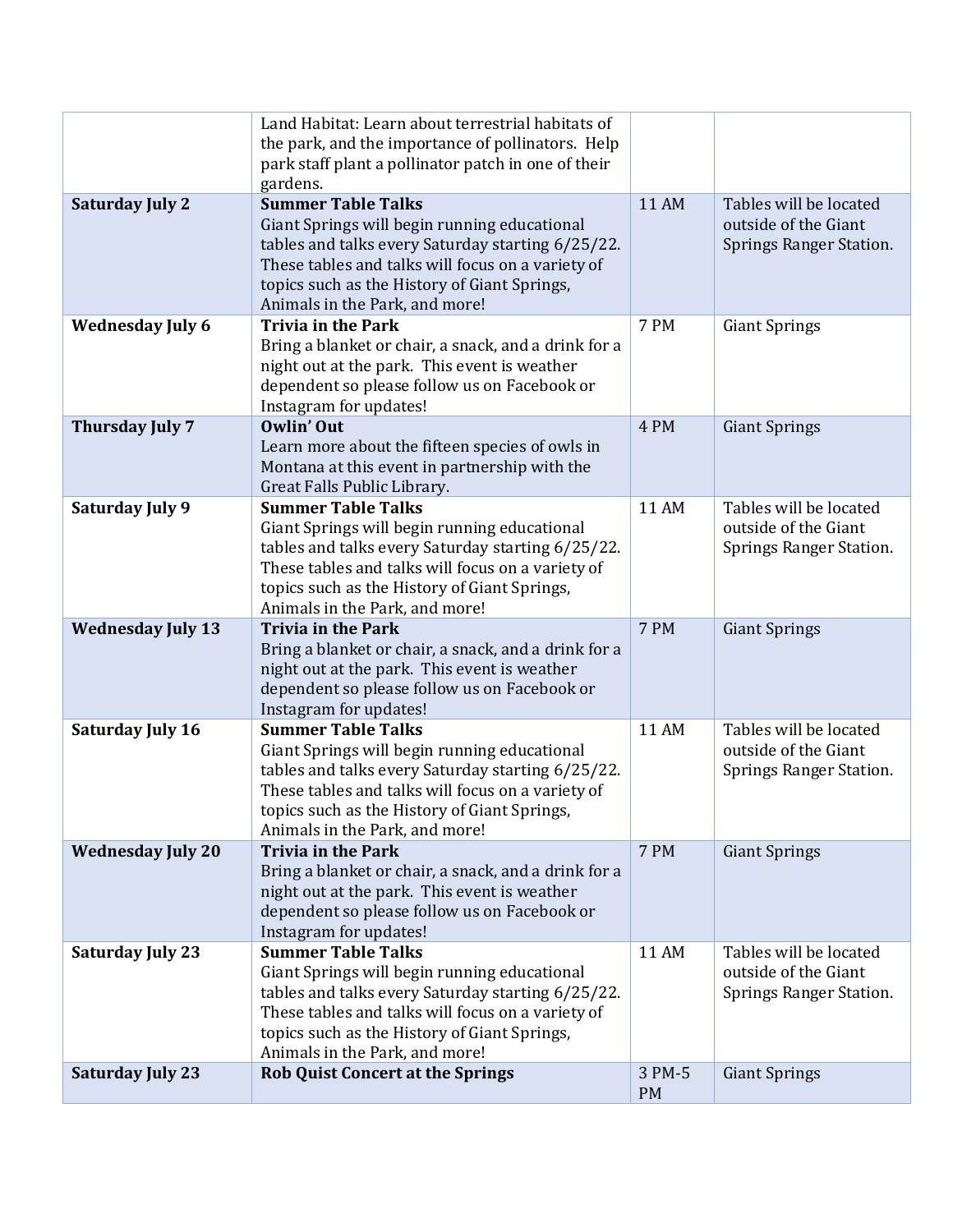|                               | Spend your evening by the banks of the Missouri<br>with this concert at Giant Springs. Admission for<br>concert will be 1 non-perishable food item per<br>individual. Food will be donated to the Great<br><b>Falls Community Food Bank</b>                                                                                                                 |                        |                                                                                                        |
|-------------------------------|-------------------------------------------------------------------------------------------------------------------------------------------------------------------------------------------------------------------------------------------------------------------------------------------------------------------------------------------------------------|------------------------|--------------------------------------------------------------------------------------------------------|
| <b>Tuesday July 26</b>        | Jr Ranger - Sustainable Habitats and our<br>Contribution<br>Air Habitat: Study birds of the springs, migration<br>paths, and threats to the airspace. Help park staff<br>paint and install a bird village.                                                                                                                                                  | 10 AM-<br><b>12 PM</b> | <b>Giant Springs Ranger</b><br><b>Station</b><br><b>Register Here</b>                                  |
| <b>Wednesday July 27</b>      | <b>Trivia in the Park</b><br>Bring a blanket or chair, a snack, and a drink for a<br>night out at the park. This event is weather<br>dependent so please follow us on Facebook or<br>Instagram for updates!                                                                                                                                                 | 7 PM                   | <b>Giant Springs</b>                                                                                   |
| <b>Saturday July 30</b>       | <b>Summer Table Talks</b><br>Giant Springs will begin running educational<br>tables and talks every Saturday starting 6/25/22.<br>These tables and talks will focus on a variety of<br>topics such as the History of Giant Springs,<br>Animals in the Park, and more!                                                                                       | <b>11 AM</b>           | Tables will be located<br>outside of the Giant<br>Springs Ranger Station.                              |
| <b>Wednesday August 3</b>     | <b>Trivia in the Park</b><br>Bring a blanket or chair, a snack, and a drink for a<br>night out at the park. This event is weather<br>dependent so please follow us on Facebook or<br>Instagram for updates!                                                                                                                                                 | 7 PM                   | <b>Giant Springs</b>                                                                                   |
| <b>Wednesday August</b><br>10 | <b>Trivia in the Park</b><br>Bring a blanket or chair, a snack, and a drink for a<br>night out at the park. This event is weather<br>dependent so please follow us on Facebook or<br>Instagram for updates!                                                                                                                                                 | 7 PM                   | <b>Giant Springs</b>                                                                                   |
| <b>Saturday August 13</b>     | <b>Cochrane Dam Crossing</b><br>Take the River's Edge Trail from the North Shore<br>to the South Shore (or vice versa) and cross, hike<br>or walk your bike across the dam! This is a<br>limited opportunity, and we are happy to be<br>working with Northwestern Energy to make it<br>happen! Details to come, event subject to change<br>or cancellation. | 9 AM-3<br><b>PM</b>    | Lewis and Clark<br><b>Trailhead to Cochrane</b><br>Dam, Rainbow<br><b>Trailhead to Cochrane</b><br>Dam |
| <b>Wednesday August</b><br>17 | <b>Trivia in the Park</b><br>Bring a blanket or chair, a snack, and a drink for a<br>night out at the park. This event is weather<br>dependent so please follow us on Facebook or<br>Instagram for updates!                                                                                                                                                 | 7 PM                   | <b>Giant Springs</b>                                                                                   |
| <b>Wednesday August</b><br>24 | <b>Trivia in the Park</b><br>Bring a blanket or chair, a snack, and a drink for a<br>night out at the park. This event is weather<br>dependent so please follow us on Facebook or<br>Instagram for updates!                                                                                                                                                 | <b>7 PM</b>            | <b>Giant Springs</b>                                                                                   |